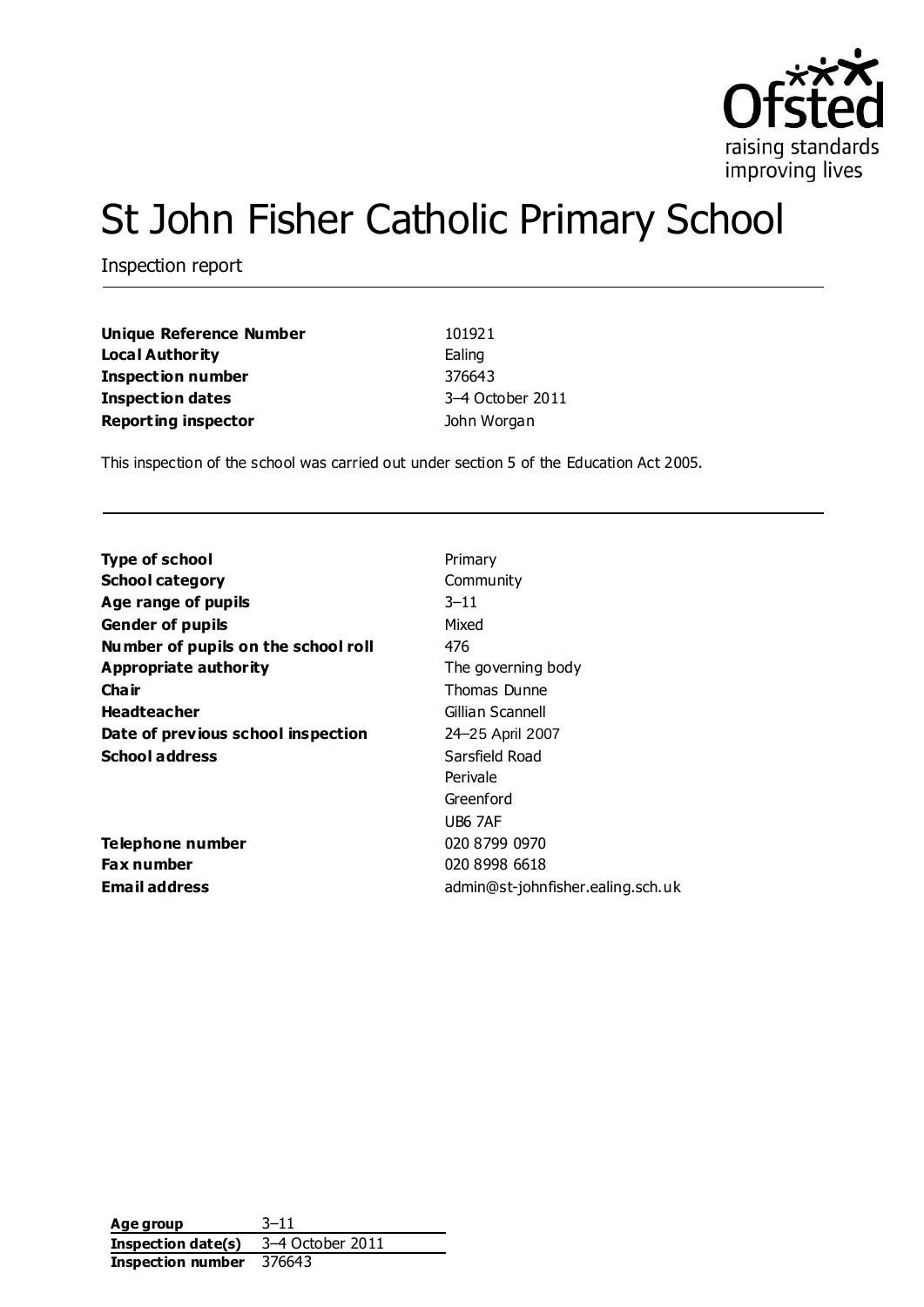The Office for Standards in Education, Children's Services and Skills (Ofsted) regulates and inspects to achieve excellence in the care of children and young people, and in education and skills for learners of all ages. It regulates and inspects childcare and children's social care, and inspects the Children and Family Court Advisory Support Service (Cafcass), schools, colleges, initial teacher training, work-based learning and skills training, adult and community learning, and education and training in prisons and other secure establishments. It assesses council children's services, and inspects services for looked after children, safeguarding and child protection.

Further copies of this report are obtainable from the school. Under the Education Act 2005, the school must provide a copy of this report free of charge to certain categories of people. A charge not exceeding the full cost of reproduction may be made for any other copies supplied.

If you would like a copy of this document in a different format, such as large print or Braille, please telephone 0300 123 4234, or email enquiries@ofsted.gov.uk.

You may copy all or parts of this document for non-commercial educational purposes, as long as you give details of the source and date of publication and do not alter the information in any way.

To receive regular email alerts about new publications, including survey reports and school inspection reports, please visit our website and go to 'Subscribe'.

Piccadilly Gate Store St **Manchester** M1 2WD

T: 0300 123 4234 Textphone: 0161 618 8524 E: enquiries@ofsted.gov.uk W: www.ofsted.gov.uk

**Ofsted** 

© Crown copyright 2011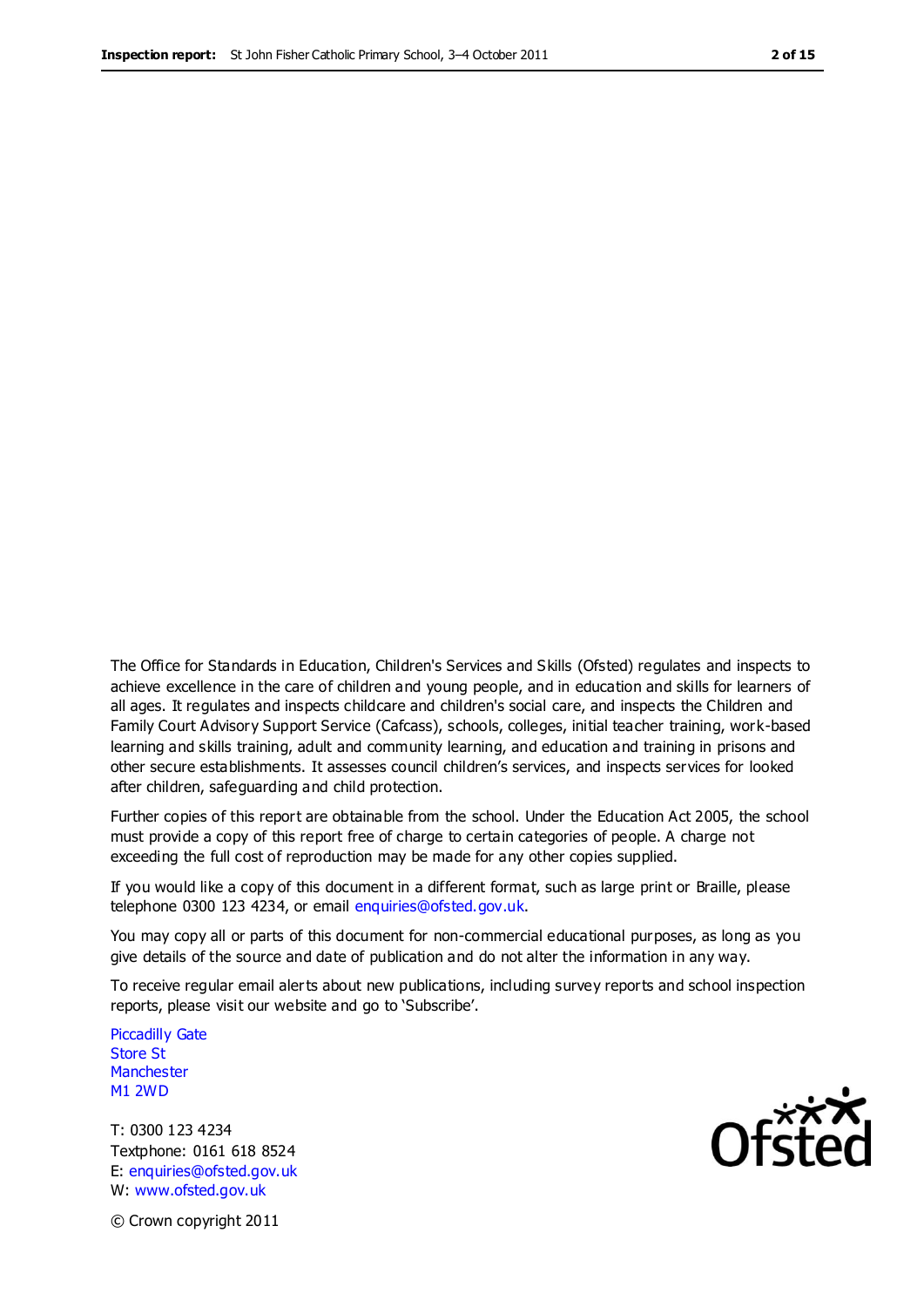## **Introduction**

This inspection was carried out by four additional inspectors. They saw 18 lessons taught by 12 staff. Inspectors spoke with pupils, parents and carers, staff and representatives of the governing body. They observed the school's work, and looked at planning and monitoring information, a range of policy documents and records, minutes of meetings of the governing body and a range of pupils' work. They also analysed 135 questionnaires returned by parents and carers, 42 from pupils and 20 from staff.

The inspection team reviewed many aspects of the school's work. It looked in detail at a number of key areas.

- $\blacksquare$  How well the school supports pupils who speak English as an additional language and those with special educational needs and/or disabilities.
- How accurate leaders and managers are in their evaluation of teaching and learning.
- $\blacksquare$  How effective the initiatives in improving teaching and learning have been in raising attainment.
- The effectiveness of the Early Years Foundation Stage in preparing pupils for the later stages of their education.

## **Information about the school**

St John Fisher is a large Catholic primary school with a nursery. The proportion of pupils known to be eligible for free school meals is below the national average. The proportion of pupils with special educational needs and/or disabilities is slightly below the national average as is the proportion with a statement of special educational needs. The proportion of pupils from minority ethnic backgrounds is higher than in most schools. In recent years there has been a steady and increasing number of pupils who are at the early stages of speaking English as an additional language. The on-site breakfast and after-school clubs are not managed by the governors and were not inspected as part of this inspection.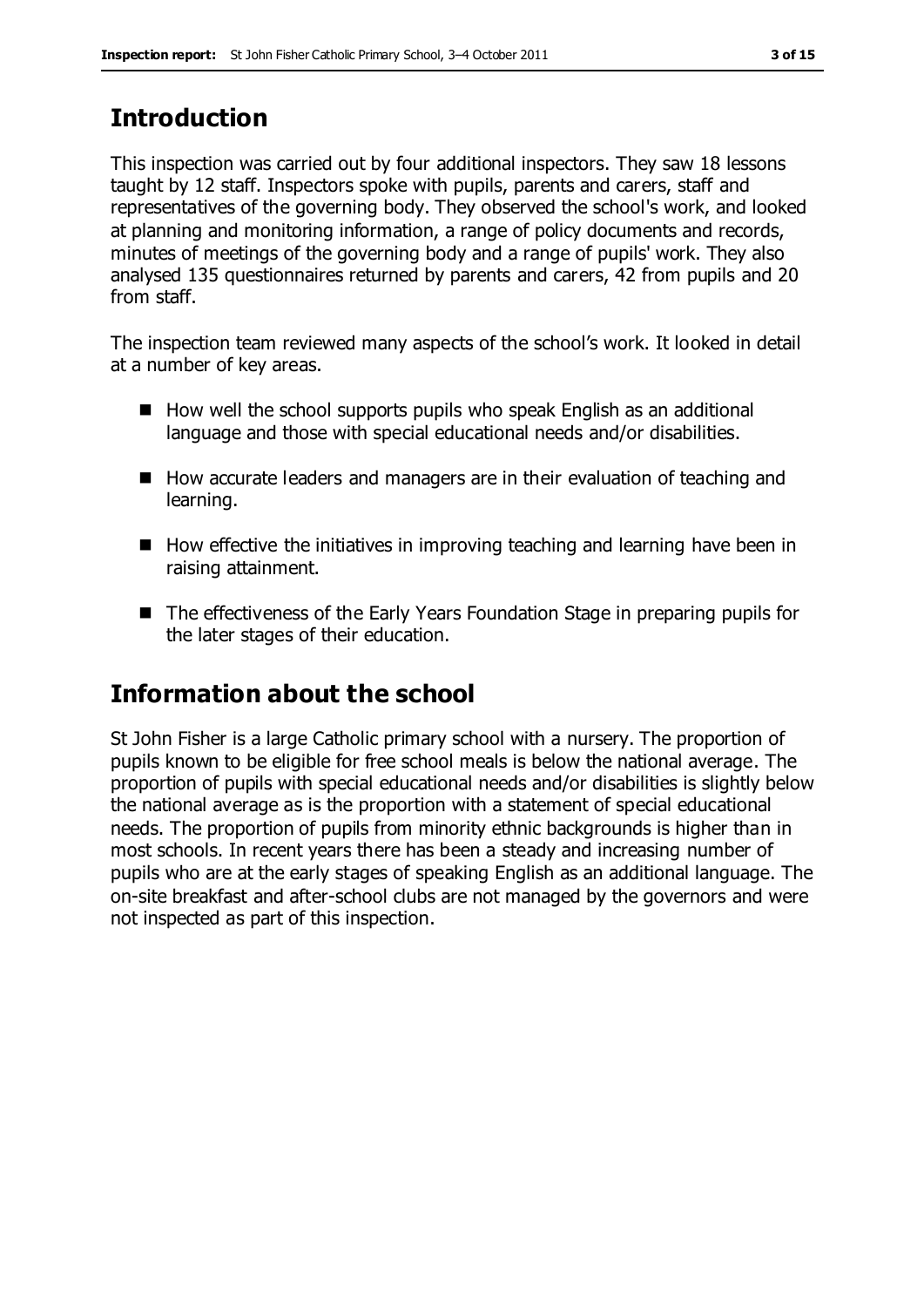## **Inspection judgements**

## **Overall effectiveness: how good is the school? 1**

#### **The school's capacity for sustained improvement 1**

### **Main findings**

St John Fisher is an outstanding school. Pupils enjoy school, have very positive attitudes, engage keenly in their learning and achieve well. The headteacher's strong leadership is a significant factor in the success of the school, which is appreciated by pupils, parents and carers, staff and governors. As one parent summed it up, 'The school has a fantastic approach to the children, they are happy to be here, keen to learn and well-behaved.' The school is particularly effective in catering for the needs of pupils with special educational needs and/or disabilities and those who speak English as an additional language, raising their attainment above that of similar groups nationally. Pupils attain well and no significant group is underachieving. Progress is maintained throughout the key stages and pupils leave the school as well-rounded, confident young people with good basic skills.

The bright, stimulating, well-resourced environment in the Nursery and Reception area gives children a very positive first experience of school. Strong relationships at all levels throughout the school contribute well to pupils' outstanding feelings of safety. One pupil commented, 'If you are having personal problems, the teachers always help you.' A particular strength is pupils' confident speaking and listening, which was particularly notable in an assembly during the inspection where pupils spoke, read and sang impressively.

Teaching across the school is good and sometimes outstanding, resulting in pupils' good progress. Newly-qualified teachers are well supported and demonstrated innovative and imaginative teaching during the inspection. Children get off to an impressive start in the Early Years Foundation Stage and settle quickly, making good progress because of good teaching. Pupils do well in the national tests at the end of Year 6. Standards are above average and have been so for the last three years. Overall attainment, however, dipped slightly in 2011 because fewer pupils achieved the higher level in national tests. The school is aware of this issue and managers have successfully introduced targeted support for the more able with the aim of developing skills even further. Fundamental to pupils' good progress is the teachers' effective use of regular assessments to set imaginative and stimulating work that is well matched to pupils' needs. Marking is less consistently strong, and teachers do not always provide pupils with the guidance which they need to reach the next level. This is particularly so in relation to more-able pupils. The curriculum is particularly successful in meeting the needs of pupils with special educational needs and/or disabilities and pupils at the early stages of learning English. Tasks are adapted so that these pupils make good progress.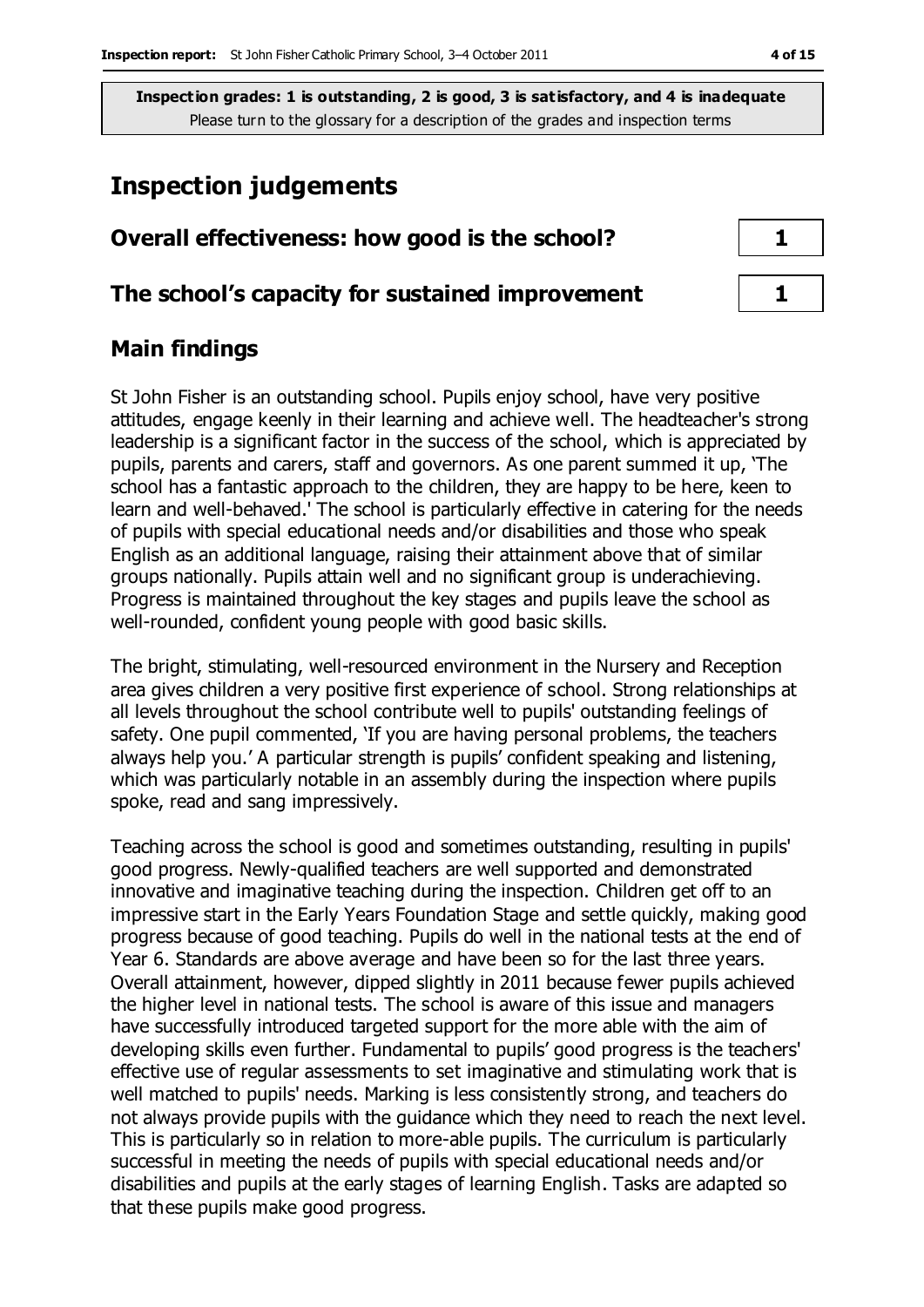The school's self-evaluation is rigorous and challenging. The headteacher has developed an evaluation format which is clear and focused and is well understood by staff and governors. Managers share the headteacher's vision and all staff share an ethos of school improvement. Planning is thorough and the quality of teaching is enhanced by mutual support through lesson observation, joint planning and work scrutiny. Governance is highly effective. Challenging yet supportive, the governing body has made a significant contribution to the success of the school. The school has outstanding capacity to sustain improvement because of its very strong leadership, ethos of challenge and improvement, and highly accurate selfevaluation. Leadership roles are distributed very effectively and staff at all levels are given the opportunity to develop further.

## **What does the school need to do to improve further?**

- Build on the existing high levels of challenge for pupils' learning, pursuing the school's focus on the more able by:
	- using marking and assessment even more effectively to set aspirational targets
	- giving pupils even clearer guidance on the next steps they need to take in order to reach their full potential.

### **Outcomes for individuals and groups of pupils 1**

Children start school with skills below those expected for their age. They make good progress and achieve well by the end of Year 6. A group of Year 3 children exemplified the positive attitudes, high levels of enjoyment and engagement, as they eagerly joined in an activity in which they each represented part of a sentence or a punctuation mark. In a Year 4 science lesson, pupils enjoyed planning their own investigation on the solubility of solids and then went on to carry out the experiments, working cooperatively and safely in groups. Adults' careful questioning deepened pupils' understanding. The support of teaching assistants is particularly effective and they are valued and supported by management. Pupils with special educational needs and/or disabilities are not always reliant on additional support and have regular opportunities to work independently.

Pupils have an excellent perspective on what constitutes unsafe situations and say they feel safe at school at all times. Their behaviour is outstanding; they respect each other and adults, and support each other's learning. They work well in groups or pairs. Pupils willingly assume varied roles and responsibilities and carry out their duties proudly and reliably. Participation in local events and fund-raising activities broaden pupils' sense of community beyond the school. Highly respectful of others' needs, pupils are reflective about the world around them. They engage enthusiastically in cultural and multicultural opportunities, also participating in activities in the wider Catholic community such as a regional Bible Quiz which the school won. Pupils have a very strong understanding of factors affecting their health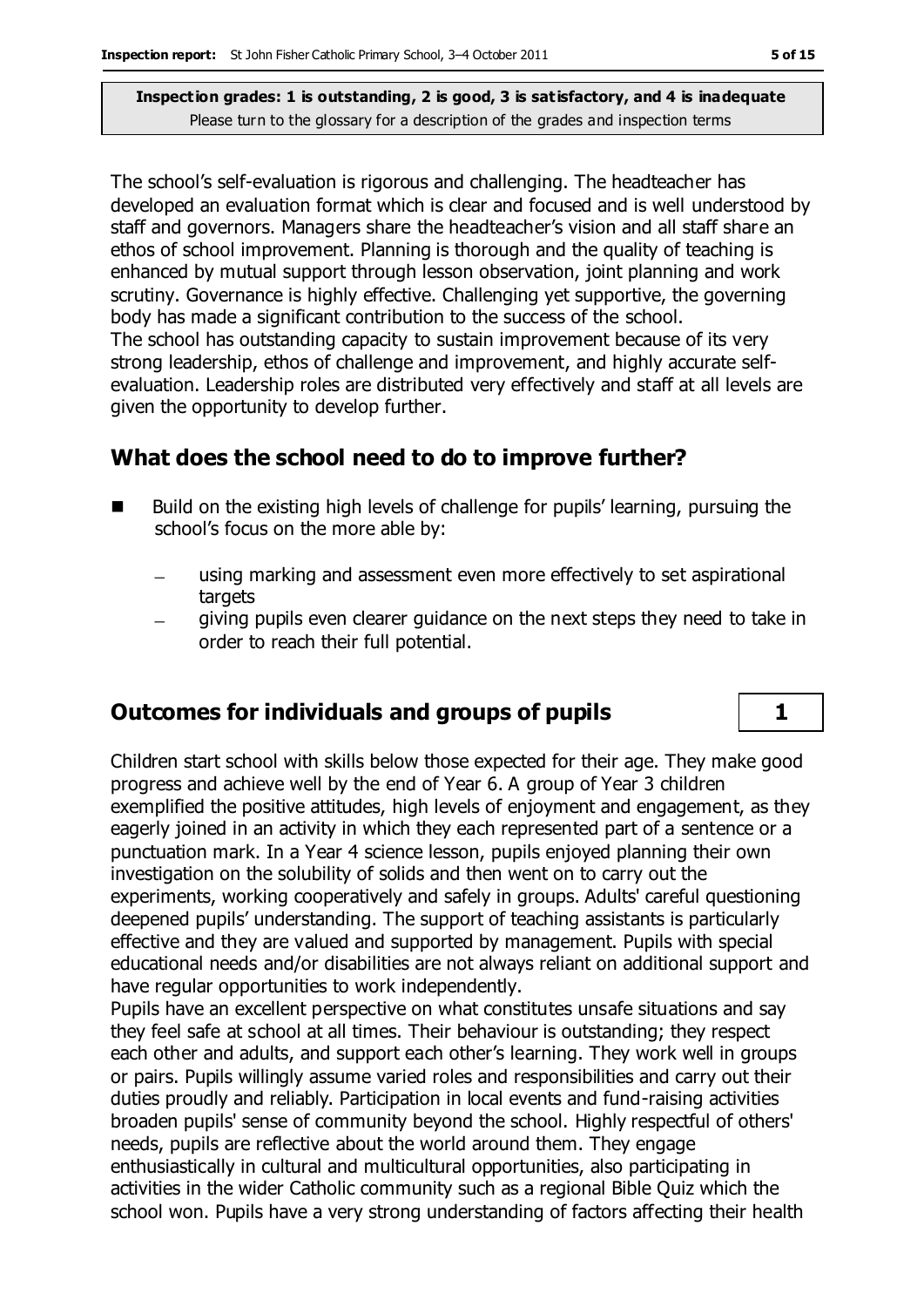and respond well to the school's health promotion strategies, including extracurricular sports activities. The school has gained the Healthy Schools Award and the curriculum affords a number of opportunities for pupils to gain understanding of factors which affect their own, and others' health. Transition arrangements are well planned and thorough and pupils leave with the skills and confidence to allow them to progress smoothly to the next stage of their education. A strong commitment to inclusion, enhanced by excellent links with other professionals and agencies, effectively supports pupils whose circumstances may make them potentially vulnerable, significantly improving their well-being. Although above average, overall absence figures are depressed by the number of pupils taking days off and holidays during term time.

| Pupils' achievement and the extent to which they enjoy their learning                                                     | 2              |
|---------------------------------------------------------------------------------------------------------------------------|----------------|
| Taking into account:                                                                                                      |                |
| Pupils' attainment <sup>1</sup>                                                                                           | $\overline{2}$ |
| The quality of pupils' learning and their progress                                                                        | $\mathfrak{p}$ |
| The quality of learning for pupils with special educational needs and/or disabilities<br>and their progress               | 2              |
| The extent to which pupils feel safe                                                                                      | 1              |
| Pupils' behaviour                                                                                                         | 1              |
| The extent to which pupils adopt healthy lifestyles                                                                       | 1              |
| The extent to which pupils contribute to the school and wider community                                                   | 1              |
| The extent to which pupils develop workplace and other skills that will<br>contribute to their future economic well-being | 1              |
| Taking into account:                                                                                                      |                |
| Pupils' attendance <sup>1</sup>                                                                                           | $\mathfrak{p}$ |
| The extent of pupils' spiritual, moral, social and cultural development                                                   |                |

These are the grades for pupils' outcomes

## **How effective is the provision?**

The quality of teaching is good, with many examples of outstanding practice. In the best lessons seen which were typical of the overall profile, pace was brisk, pupils were well challenged by a variety of stimulating activities and were actively involved in learning. In a successful mathematics lesson, the teacher quickly assessed pupils' prior knowledge about types of averages, developing their understanding through a variety of tasks including a song and a data analysis task related to a penalty shootout. Thorough planning showed strong evidence of responding to pupils' needs, although in some lessons seen the more able were not always challenged. Teachers adapted lessons to make them relevant to the real world; a lesson on analogue and digital time was enlivened by a display of real-time arrivals at Heathrow. Although

 $\overline{a}$ <sup>1</sup> The grades for attainment and attendance are: 1 is high; 2 is above average; 3 is broadly average; and 4 is low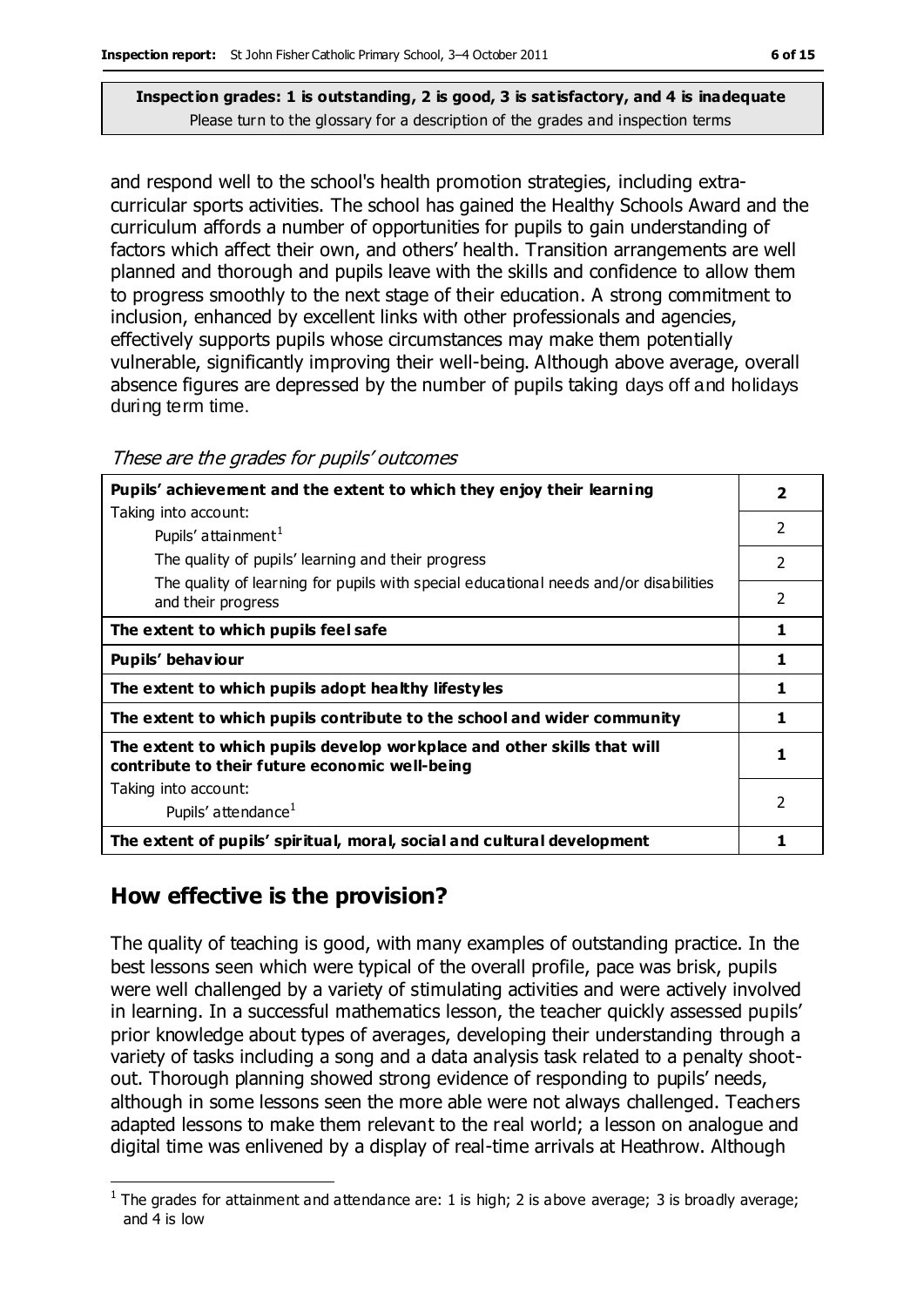verbal feedback to pupils was helpful and immediate, marking was inconsistent. The best practice was exemplified by adding a challenge, in the form of a specific task, helping pupils to take the next step up. Targets are rigorous and effective, challenging pupils to do their best. More-able pupils do well and in its continuous drive for even higher standards the school is providing even more challenge for more-able pupils at the heart of its development planning.

The curriculum is delivered very effectively through a discrete timetable, underpinned by cross-curricular projects. A particular strength is the way in which the curriculum is adapted to the needs of individual pupils. Good links between subjects contribute well to this and there are well-planned opportunities for pupils to use numeracy, literacy and information and communication technology skills in all curriculum areas. Pupils speak highly of the quality of teaching and learning offered by the school and the curriculum clearly extends beyond the classroom, allowing pupils to develop strong social, artistic and physical skills. Effective partnerships with local secondary schools extend learning opportunities in religious education, technology, physical education and art, as does a wide range of extra-curricular activities which are very well attended, necessitating a rota for some more popular clubs.

Very effective systems underpin the positive and caring ethos of the school, and pupils speak warmly about adults and how they help them. Routines are followed and pupils understand clearly what is expected of them. They act responsibly, showing care and concern for each other. Adults use information well to plan work for pupils which is imaginative and stimulating, involving them in active and independent learning.

| The quality of teaching                                                                                    |  |
|------------------------------------------------------------------------------------------------------------|--|
| Taking into account:                                                                                       |  |
| The use of assessment to support learning                                                                  |  |
| The extent to which the curriculum meets pupils' needs, including, where<br>relevant, through partnerships |  |
| The effectiveness of care, guidance and support                                                            |  |

These are the grades for the quality of provision

## **How effective are leadership and management?**

The school is led very effectively and efficiently by the headteacher, supported by a strong senior team and an enthusiastic staff. The headteacher's leadership is widely respected, as very strong responses in parents' and carers' and staff questionnaires confirm. A strong well-organised governing body with a wide range of skills provides leaders with an excellent balance of support and challenge. Thorough interrogation of information provided by the school, together with sharply focused monitoring visits, gives governors a detailed understanding of the school's performance. The governing body has a strong presence, gathering parents' and carers' views through questionnaires, a parent group and attendance at parents' evenings. It uses these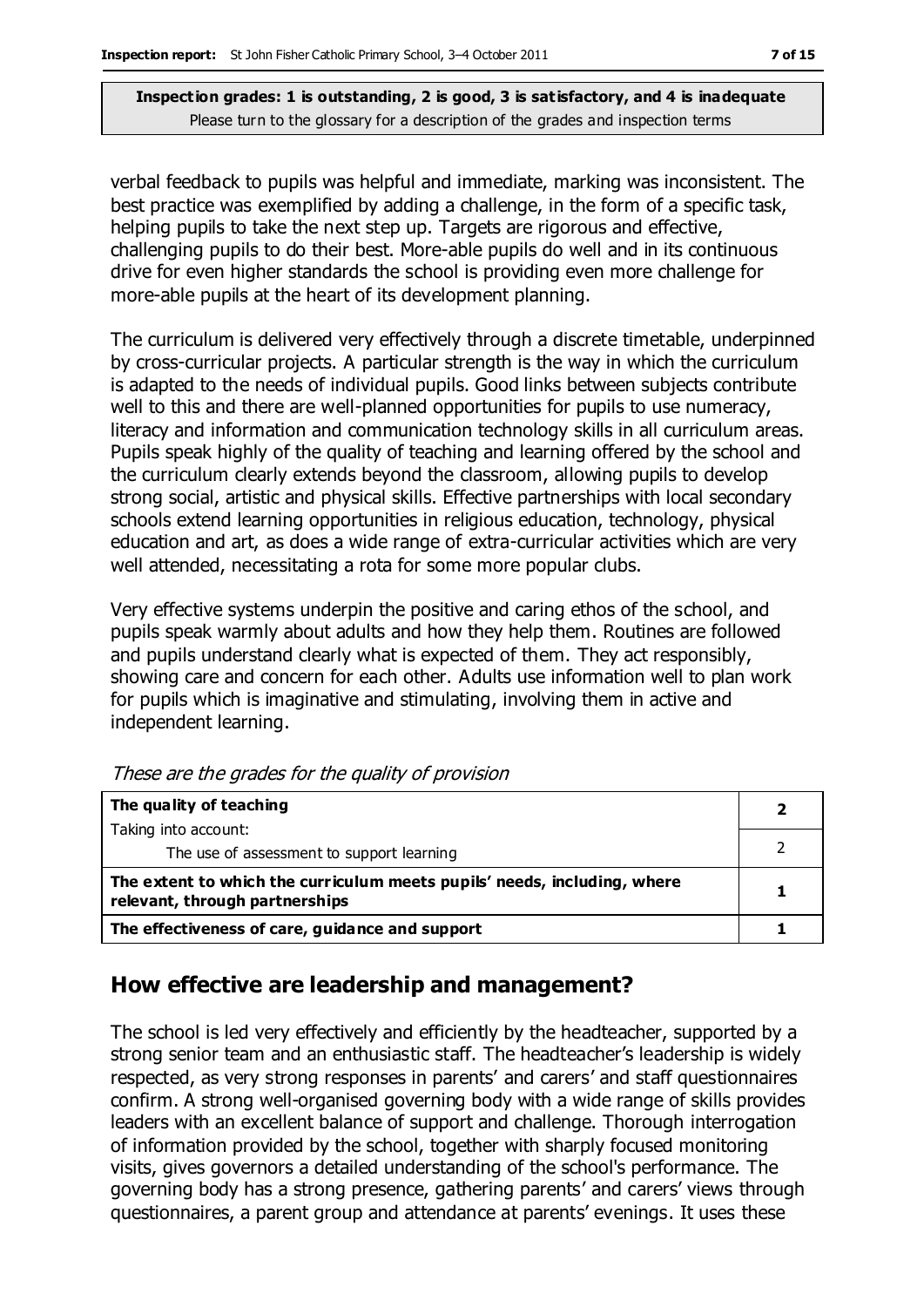views in its decision-making. It plays an active part in the school's self-evaluation, balancing challenge and support. The headteacher provides succinct and focused self-evaluation data, which are much appreciated by governors. There is effective distribution of responsibility to leaders at different levels. Staff who have recently taken on acting roles have responded well and middle management remains strong. Support for subject teaching is strong and there is a clear emphasis on cooperative planning, which has improved teaching.

The school does not tolerate discrimination of any kind and racist incidents are extremely rare. The school has equality of opportunity at the heart of all its work. Very good tracking ensures that gaps in performance between different groups are minimal. Staff have a very clear understanding of the school's comprehensive and effective policies to safeguard and protect pupils. There are well-established and thorough systems to protect pupils, and staff. All governors regularly receive good quality safeguarding training relevant to their role. Parents and carers and pupils report that the school is a safe, secure environment. Systems are evaluated and updated regularly and pupils have a thorough understanding of the dangers and benefits of internet use. Pupils have been involved in improving the safety of the school environment. For example, the school council suggested and planned the resiting of playground equipment. Relationships with parents and carers are highly positive and the school is a strongly cohesive community. The school's reports to parents and carers are extremely thorough, commenting on pupils' social and cultural development as well as their progress and attainment. A clear analysis and understanding of the school's context and contribution to community cohesion has ensured pupils have opportunities to engage with those from other communities. Links with schools in Poland and Spain and with another school in the United Kingdom have been established.

| The effectiveness of leadership and management in embedding ambition and<br>driving improvement                                                                     |                         |
|---------------------------------------------------------------------------------------------------------------------------------------------------------------------|-------------------------|
| Taking into account:                                                                                                                                                |                         |
| The leadership and management of teaching and learning                                                                                                              | 2                       |
| The effectiveness of the governing body in challenging and supporting the<br>school so that weaknesses are tackled decisively and statutory responsibilities<br>met |                         |
| The effectiveness of the school's engagement with parents and carers                                                                                                | 1                       |
| The effectiveness of partnerships in promoting learning and well-being                                                                                              | 1                       |
| The effectiveness with which the school promotes equality of opportunity and<br>tackles discrimination                                                              | $\overline{\mathbf{2}}$ |
| The effectiveness of safeguarding procedures                                                                                                                        | 1                       |
| The effectiveness with which the school promotes community cohesion                                                                                                 | $\overline{\mathbf{2}}$ |
| The effectiveness with which the school deploys resources to achieve value for<br>money                                                                             |                         |

#### These are the grades for leadership and management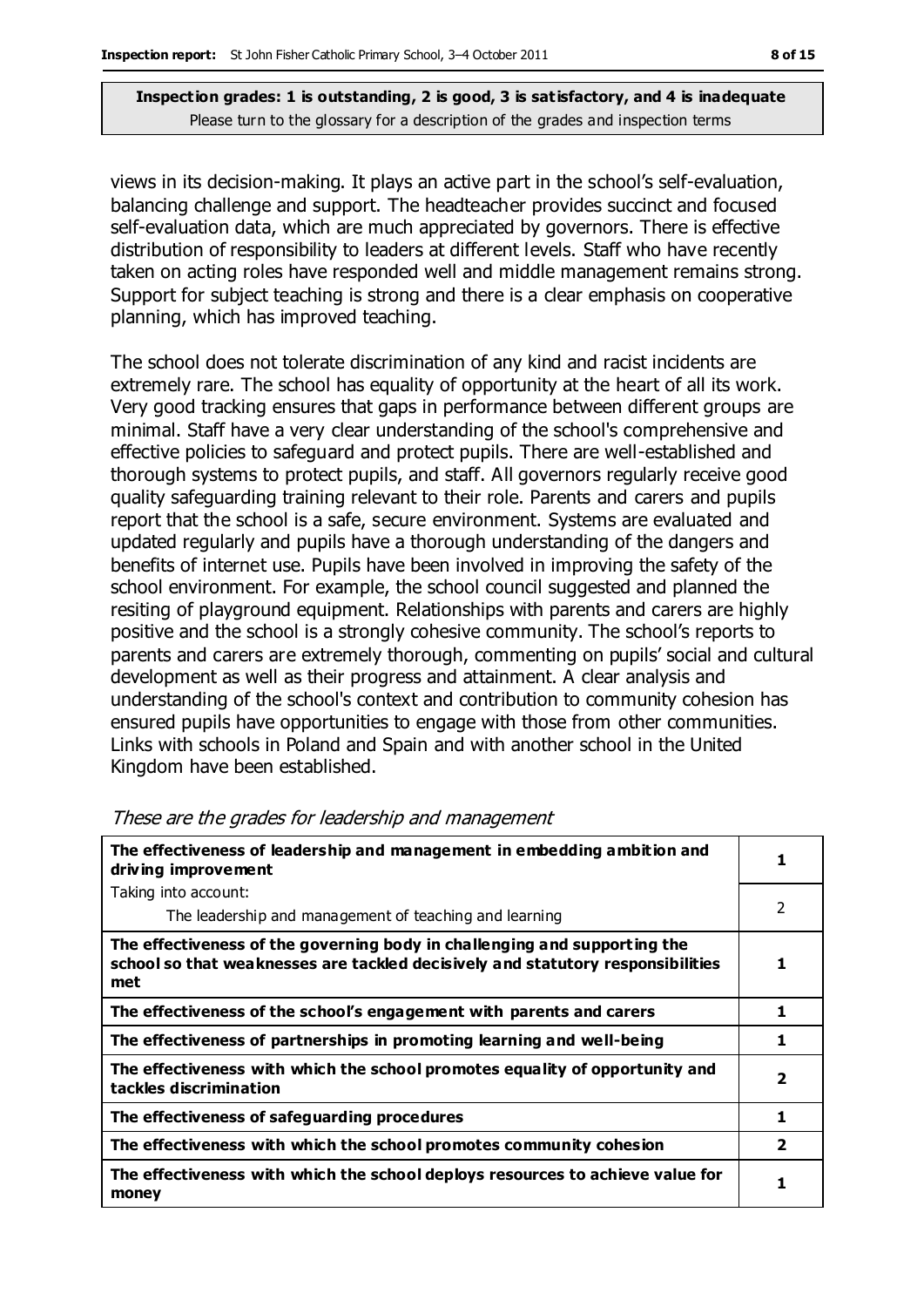#### **Early Years Foundation Stage**

Strong relationships and the well-organised, stimulating and welcoming environment contribute well to children's enthusiastic engagement across the Early Years Foundation Stage. Although some children enter with low levels of communication skills, they make good progress and are above the national average in all areas of learning when they move on to the next stage of their education. This progress is particularly significant for children who speak English as an additional language and those with special educational needs and/or disabilities. Good teaching and strong support from teaching assistants, two of whom are Polish speaking, have considerable impact on these children's personal development and progress. The children enjoy active learning and this was particularly apparent in a game of 'sound bingo'. A guided reading group was well led and the children were clearly excited about learning to read. Children use computers confidently and were able to use a program developing understanding of initial letter sounds.

Provision is good. Children take time to settle and the range of activities is expanded as they become more familiar with routines and the learning environment. There is a good balance of children making purposeful choices and adult direction. Relationships between children and adults are good and parents and carers are involved in their children's learning. Parents and carers spoke highly of the induction process and of the way in which they were welcomed to the school. Parents and carers of children who speak English as an additional language were particularly complimentary about the help which their children were receiving.

The Early Years Foundation Stage is well led and the phase leader has an excellent grasp of tracking data. Rigorous assessment procedures ensure children's needs and interests are met well. Adults make good use of a range of opportunities to observe children's developing capabilities to plan their next steps in learning. As a result of careful planning, children make good progress from their starting points.

Although the indoor environment is pleasant and stimulating, more use could be made of the spacious outdoor area provided, allowing children to take more initiative and to work independently more frequently.

| Overall effectiveness of the Early Years Foundation Stage                    |  |
|------------------------------------------------------------------------------|--|
| Taking into account:                                                         |  |
| Outcomes for children in the Early Years Foundation Stage                    |  |
| The quality of provision in the Early Years Foundation Stage                 |  |
| The effectiveness of leadership and management of the Early Years Foundation |  |
| Stage                                                                        |  |

These are the grades for the Early Years Foundation Stage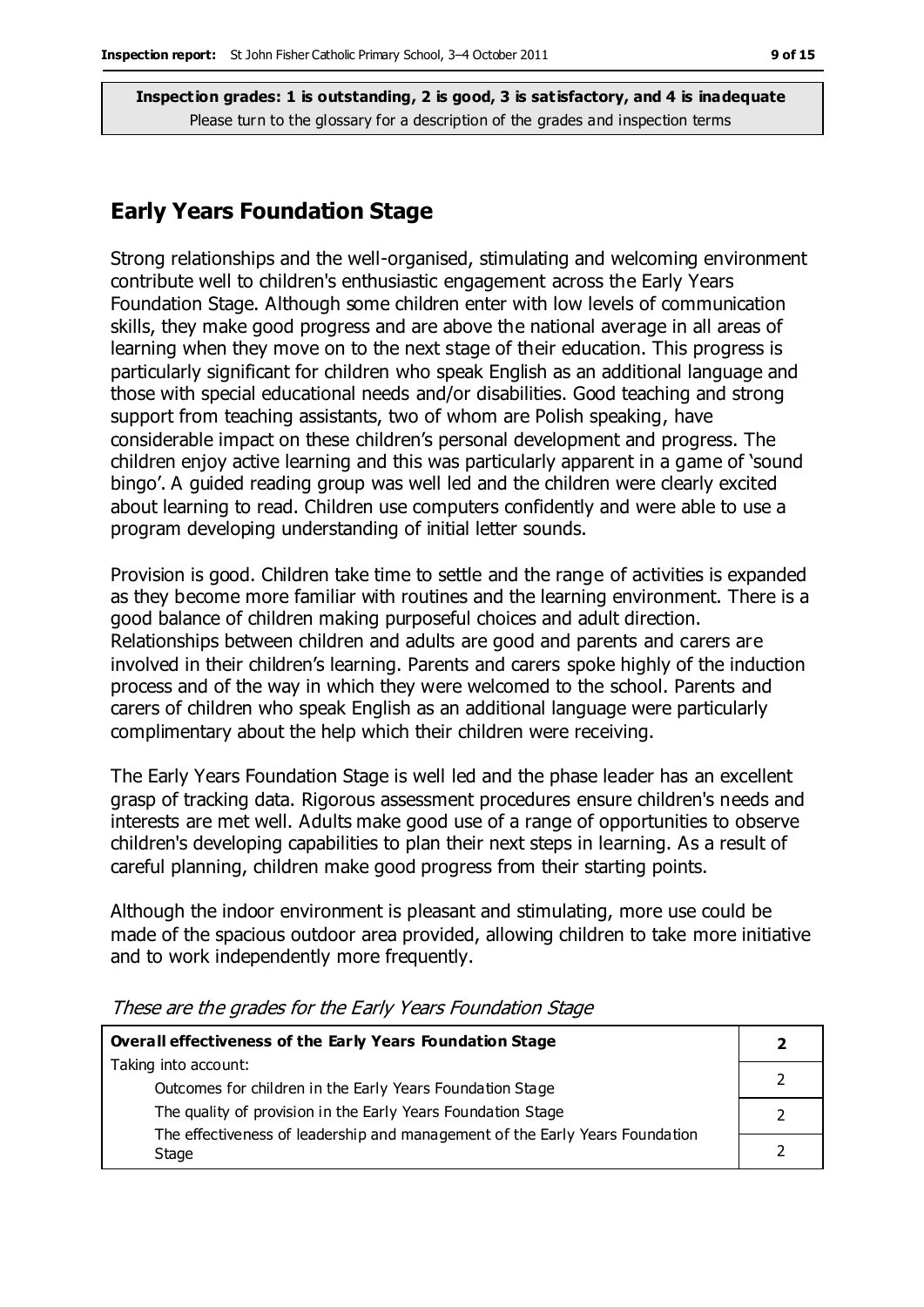### **Views of parents and carers**

The response to the Ofsted questionnaire was about average. Parents and carers speak extremely highly of the school and of the experience which it is affording their children. As one parent stated, it is, 'a very caring and nurturing school'. Any questions or problems are dealt with sensitively and professionally. This was seen clearly during the inspection, when, at the end of the day, parents and carers met teachers informally outside classrooms to discuss any issues and to provide advice. The questionnaire response was overwhelmingly positive, with very few, and no consensus of, negative comments.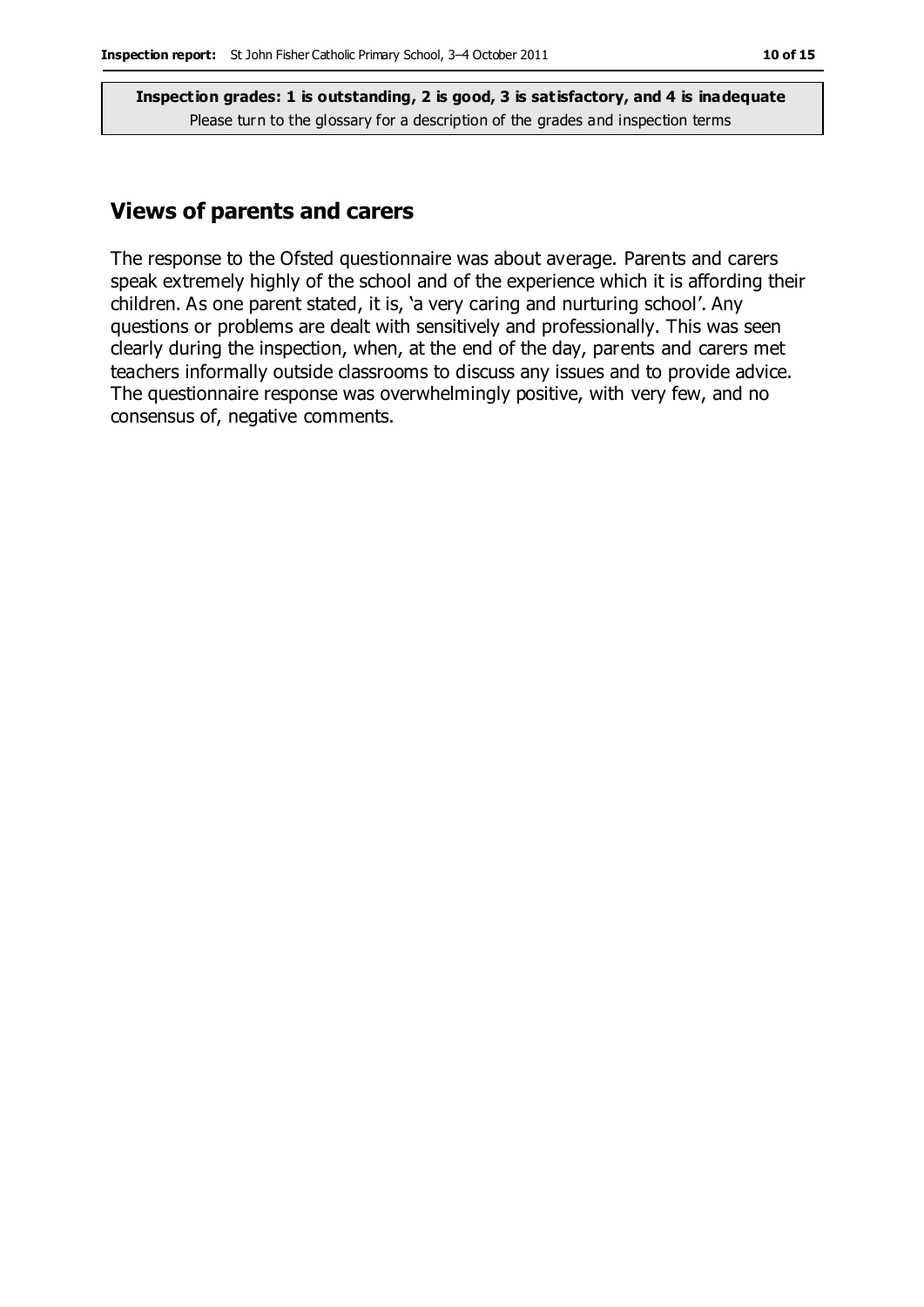#### **Responses from parents and carers to Ofsted's questionnaire**

Ofsted invited all the registered parents and carers of pupils registered at St John Fisher Catholic Primary School to complete a questionnaire about their views of the school.

In the questionnaire, parents and carers were asked to record how strongly they agreed with 13 statements about the school.

The inspection team received 135 completed questionnaires by the end of the on-site inspection which is an average response rate for this type of school. In total, there are 476pupils registered at the school.

| <b>Statements</b>                                                                                                                                                                                                                                       | <b>Strongly</b><br>agree |               | <b>Agree</b> |               | <b>Disagree</b> |                | <b>Strongly</b><br>disagree |              |
|---------------------------------------------------------------------------------------------------------------------------------------------------------------------------------------------------------------------------------------------------------|--------------------------|---------------|--------------|---------------|-----------------|----------------|-----------------------------|--------------|
|                                                                                                                                                                                                                                                         | <b>Total</b>             | $\frac{1}{2}$ | <b>Total</b> | $\frac{0}{0}$ | <b>Total</b>    | $\frac{0}{0}$  | <b>Total</b>                | %            |
| My child enjoys school                                                                                                                                                                                                                                  | 88                       | 65            | 45           | 33            | 1               | 1              | 1                           | $\mathbf{1}$ |
| The school keeps my child<br>safe                                                                                                                                                                                                                       | 91                       | 67            | 44           | 33            | $\mathbf{0}$    | 0              | $\mathbf{0}$                | 0            |
| The school informs me about<br>my child's progress                                                                                                                                                                                                      | 70                       | 52            | 64           | 47            | $\mathbf{1}$    | $\mathbf{1}$   | $\mathbf 0$                 | 0            |
| My child is making enough<br>progress at this school                                                                                                                                                                                                    | 61                       | 45            | 71           | 53            | $\overline{3}$  | $\overline{2}$ | $\mathbf 0$                 | 0            |
| The teaching is good at this<br>school                                                                                                                                                                                                                  | 76                       | 56            | 58           | 43            | $\mathbf{1}$    | $\mathbf{1}$   | $\mathbf 0$                 | 0            |
| The school helps me to<br>support my child's learning                                                                                                                                                                                                   | 82                       | 61            | 50           | 37            | $\overline{2}$  | 1              | $\mathbf 0$                 | 0            |
| The school helps my child to<br>have a healthy lifestyle                                                                                                                                                                                                | 79                       | 59            | 53           | 39            | $\overline{2}$  | $\mathbf{1}$   | $\Omega$                    | $\mathbf 0$  |
| The school makes sure that<br>my child is well prepared for<br>the future (for example<br>changing year group,<br>changing school, and for<br>children who are finishing<br>school, entering further or<br>higher education, or entering<br>employment) | 59                       | 44            | 69           | 51            | $\mathbf 0$     | $\mathbf 0$    | $\mathbf 0$                 | $\mathbf 0$  |
| The school meets my child's<br>particular needs                                                                                                                                                                                                         | 58                       | 43            | 67           | 50            | 4               | 3              | $\mathbf 0$                 | $\mathbf 0$  |
| The school deals effectively<br>with unacceptable behaviour                                                                                                                                                                                             | 64                       | 47            | 62           | 46            | 1               | $\mathbf{1}$   | 1                           | $\mathbf{1}$ |
| The school takes account of<br>my suggestions and<br>concerns                                                                                                                                                                                           | 53                       | 39            | 67           | 50            | $\overline{7}$  | 5              | $\mathbf{1}$                | $\mathbf{1}$ |
| The school is led and<br>managed effectively                                                                                                                                                                                                            | 67                       | 50            | 64           | 47            | $\mathbf 0$     | $\mathbf 0$    | $\mathbf 0$                 | 0            |
| Overall, I am happy with my<br>child's experience at this<br>school                                                                                                                                                                                     | 85                       | 63            | 48           | 36            | $\mathbf{1}$    | $\mathbf{1}$   | 0                           | 0            |

The table above summarises the responses that parents and carers made to each statement. The percentages indicate the proportion of parents and carers giving that response out of the total number of completed questionnaires. Where one or more parents and carers chose not to answer a particular question, the percentages will not add up to 100%.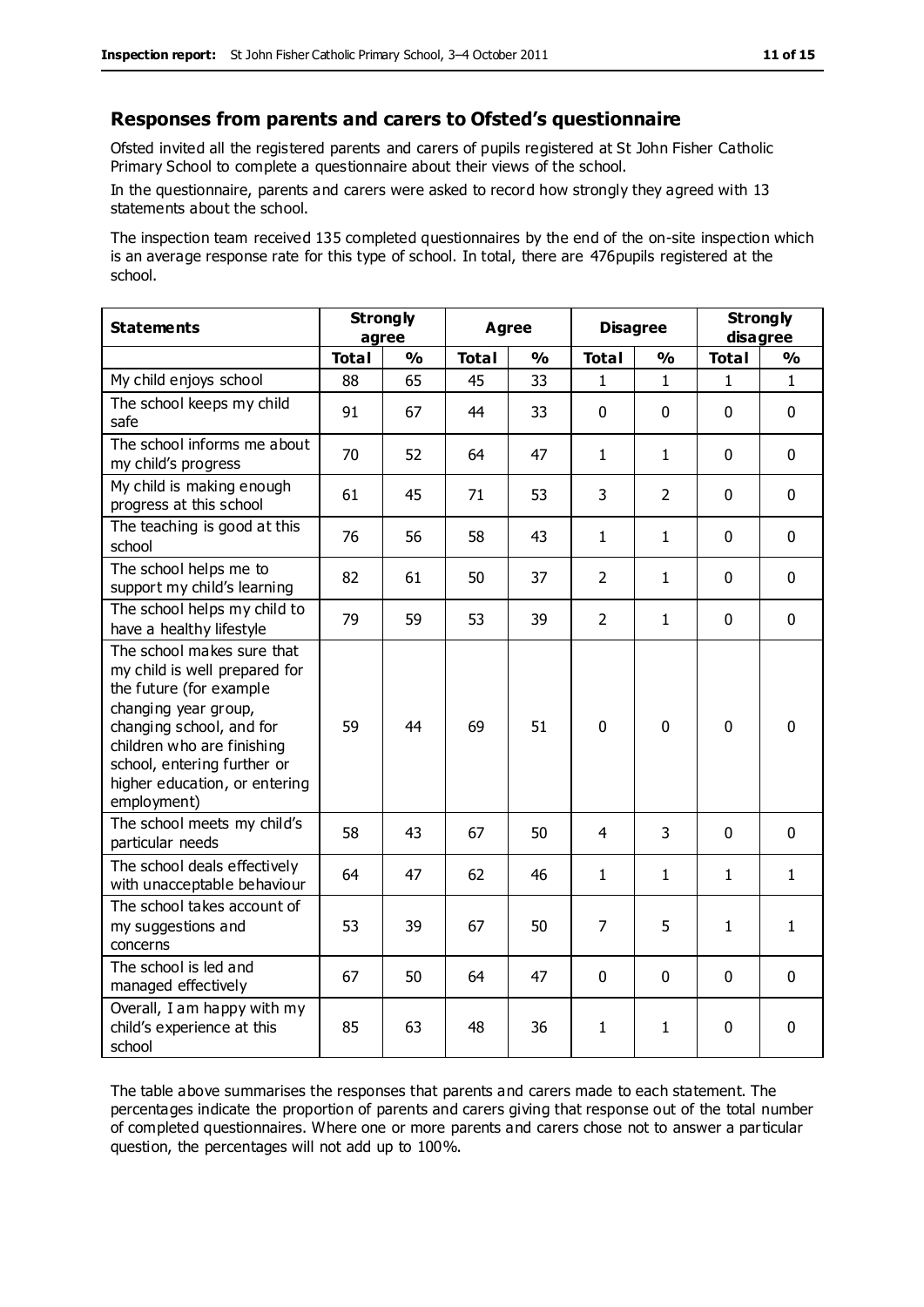## **Glossary**

### **What inspection judgements mean**

| <b>Grade</b> | <b>Judgement</b> | <b>Description</b>                                                                                                                                                                                                               |
|--------------|------------------|----------------------------------------------------------------------------------------------------------------------------------------------------------------------------------------------------------------------------------|
| Grade 1      | Outstanding      | These features are highly effective. An outstanding<br>school provides exceptionally well for all its pupils' needs.                                                                                                             |
| Grade 2      | Good             | These are very positive features of a school. A school<br>that is good is serving its pupils well.                                                                                                                               |
| Grade 3      | Satisfactory     | These features are of reasonable quality. A satisfactory<br>school is providing adequately for its pupils.                                                                                                                       |
| Grade 4      | Inadequate       | These features are not of an acceptable standard. An<br>inadequate school needs to make significant<br>improvement in order to meet the needs of its pupils.<br>Ofsted inspectors will make further visits until it<br>improves. |

### **Overall effectiveness of schools**

|                       |                    |      | Overall effectiveness judgement (percentage of schools) |                   |
|-----------------------|--------------------|------|---------------------------------------------------------|-------------------|
| <b>Type of school</b> | <b>Outstanding</b> | Good | <b>Satisfactory</b>                                     | <b>Inadequate</b> |
| Nursery schools       | 43                 | 47   | 10                                                      |                   |
| Primary schools       | 6                  | 46   | 42                                                      |                   |
| Secondary             | 14                 | 36   | 41                                                      |                   |
| schools               |                    |      |                                                         |                   |
| Sixth forms           | 15                 | 42   | 41                                                      | 3                 |
| Special schools       | 30                 | 48   | 19                                                      |                   |
| Pupil referral        | 14                 | 50   | 31                                                      |                   |
| units                 |                    |      |                                                         |                   |
| All schools           | 10                 | 44   | 39                                                      |                   |

New school inspection arrangements were introduced on 1 September 2009. This means that inspectors now make some additional judgements that were not made previously.

The data in the table above are for the period 1 September 2010 to 08 April 2011 and are consistent with the latest published official statistics about maintained school inspection outcomes (see www.ofsted.gov.uk).

The sample of schools inspected during 2010/11 was not representative of all schools nationally, as weaker schools are inspected more frequently than good or outstanding schools.

Percentages are rounded and do not always add exactly to 100.

Sixth form figures reflect the judgements made for the overall effectiveness of the sixth form in secondary schools, special schools and pupil referral units.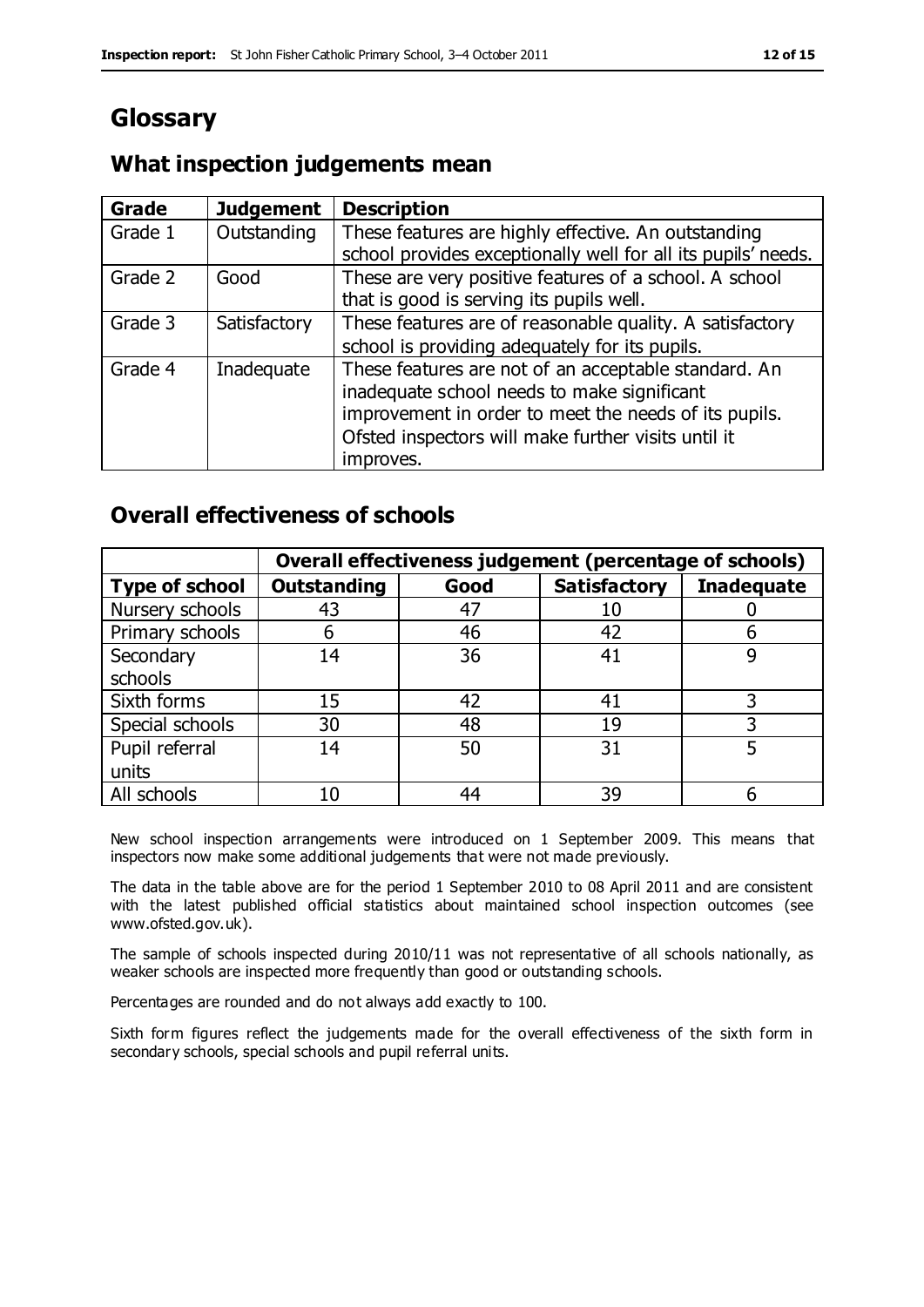## **Common terminology used by inspectors**

| Achievement:                  | the progress and success of a pupil in their<br>learning, development or training.                                                                                                                                                                                                                                           |
|-------------------------------|------------------------------------------------------------------------------------------------------------------------------------------------------------------------------------------------------------------------------------------------------------------------------------------------------------------------------|
| Attainment:                   | the standard of the pupils' work shown by test and<br>examination results and in lessons.                                                                                                                                                                                                                                    |
| Capacity to improve:          | the proven ability of the school to continue<br>improving. Inspectors base this judgement on what<br>the school has accomplished so far and on the<br>quality of its systems to maintain improvement.                                                                                                                        |
| Leadership and management:    | the contribution of all the staff with responsibilities,<br>not just the headteacher, to identifying priorities,<br>directing and motivating staff and running the<br>school.                                                                                                                                                |
| Learning:                     | how well pupils acquire knowledge, develop their<br>understanding, learn and practise skills and are<br>developing their competence as learners.                                                                                                                                                                             |
| <b>Overall effectiveness:</b> | inspectors form a judgement on a school's overall<br>effectiveness based on the findings from their<br>inspection of the school. The following judgements,<br>in particular, influence what the overall<br>effectiveness judgement will be.                                                                                  |
|                               | The school's capacity for sustained<br>×<br>improvement.<br>Outcomes for individuals and groups of<br>п<br>pupils.<br>The quality of teaching.<br>The extent to which the curriculum meets<br>pupils' needs, including, where relevant,<br>through partnerships.<br>The effectiveness of care, guidance and<br>■<br>support. |
| Progress:                     | the rate at which pupils are learning in lessons and<br>over longer periods of time. It is often measured<br>by comparing the pupils' attainment at the end of a<br>key stage with their attainment when they started.                                                                                                       |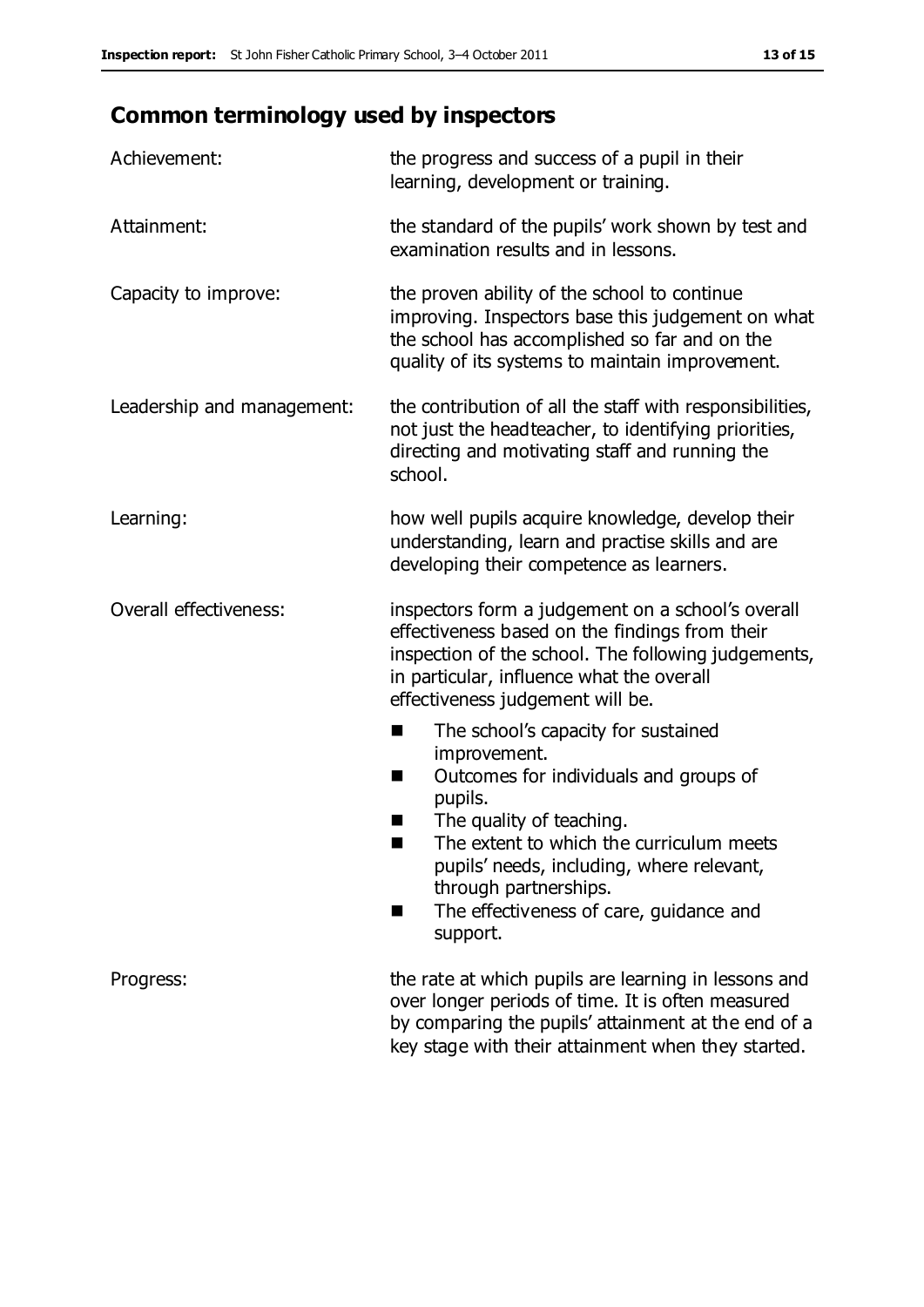#### **This letter is provided for the school, parents and carers to share with their children. It describes Ofsted's main findings from the inspection of their school.**



5 October 2011

Dear Pupils

#### **Inspection of St John Fisher School, Greenford, UB6 7AF**

Thank you for the warm welcome when we visited your school. We enjoyed talking to you and took careful note of the positive comments which you and your parents and carers made about the school. We were very impressed by your excellent behaviour and by how well you respect and care for one another and the ways in which you help each other to learn and to succeed.

Yours is an outstanding school because:

- The headteacher and the staff care about you and help all of you to make good progress.
- $\blacksquare$  There are lots of opportunities for you to develop your interests and skills, through clubs, visits and other activities, as well as in your lessons.
- Teachers plan interesting lessons and give you enjoyable and exciting things to do.
- Your school is a pleasant, and exceptionally safe and happy place.

To help your school to be even better, we have asked the headteacher and her staff to challenge all of you, and especially those of you who find some of your work easy, by:

- using marking and information about what you know to set targets which will help you to improve
- giving you clear guidance on the next steps which you need to take to reach the highest standard of which you are capable.

We wish you every success in the future.

Yours sincerely

John Worgan Lead inspector